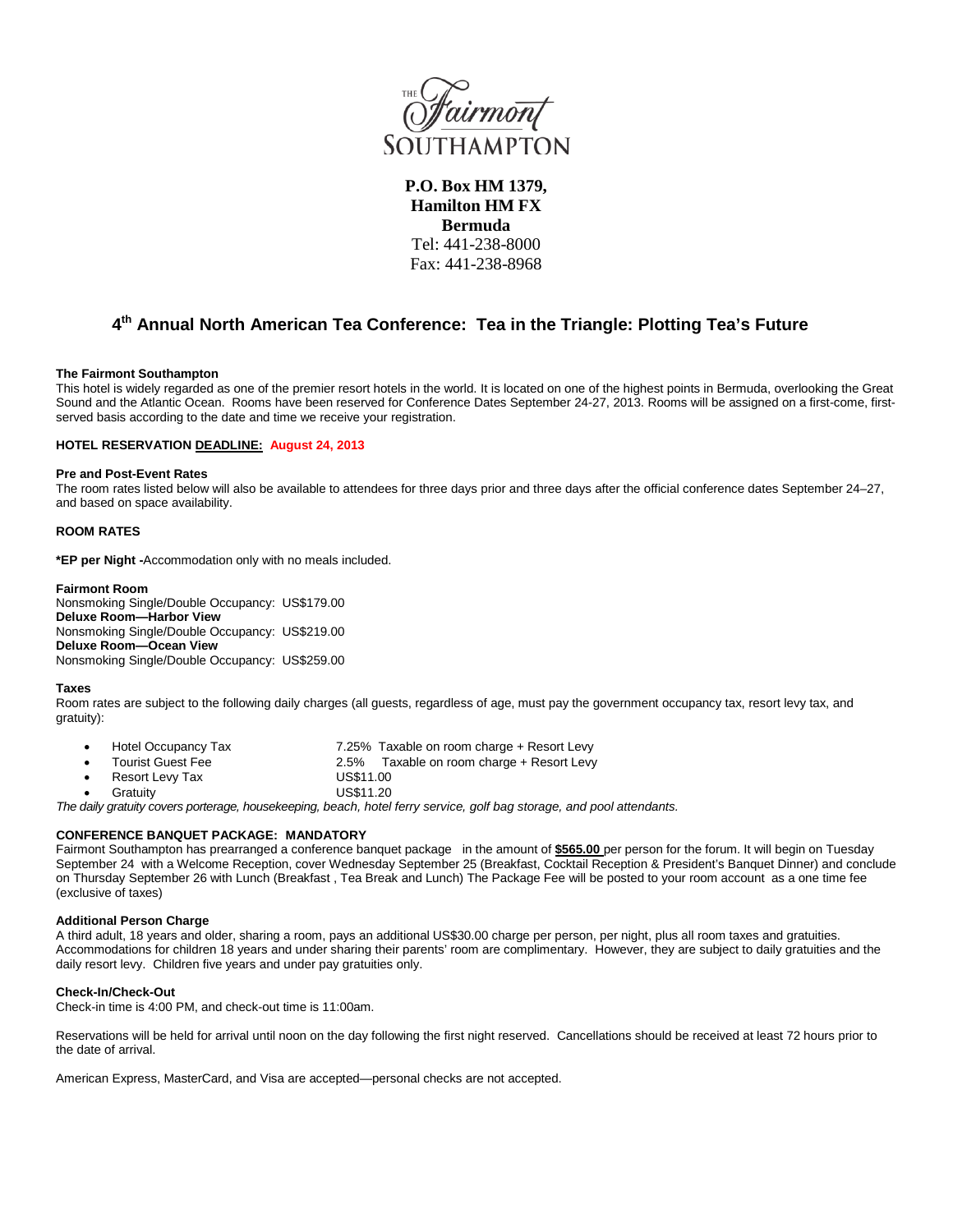# Hotel Reservation Request Form The Fairmont Southampton 4th Annual North American Tea Association Conference September 24-27, 2013

When you are ready to make a reservation, please remember:

- You must identify yourself as being with the North American Tea Association
- Reservations CANNOT be made on line please use this form or call in<br>- Group rates are not available through on line booking
- Group rates are not available through on line booking

## RESERVATION FORMS TO BE FAXED TO: 441-239-6916 Group Reservations CALL IN RESERVATIONS 1-800-441-1414

## Attendee Information

| Share Name (s): $\frac{1}{2}$ (s) $\frac{1}{2}$ (s) $\frac{1}{2}$ (s) $\frac{1}{2}$ (s) $\frac{1}{2}$ (s) $\frac{1}{2}$ (s) $\frac{1}{2}$ (s) $\frac{1}{2}$ (s) $\frac{1}{2}$ (s) $\frac{1}{2}$ (s) $\frac{1}{2}$ (s) $\frac{1}{2}$ (s) $\frac{1}{2}$ (s) $\frac{1}{2}$ (s) $\frac{1}{2}$ |  |
|-------------------------------------------------------------------------------------------------------------------------------------------------------------------------------------------------------------------------------------------------------------------------------------------|--|
|                                                                                                                                                                                                                                                                                           |  |
|                                                                                                                                                                                                                                                                                           |  |
|                                                                                                                                                                                                                                                                                           |  |
|                                                                                                                                                                                                                                                                                           |  |

## Room Reservations

(*The EP room rates below are for single or double occupancy)*

| Arrival Date (at hotel) |            | Departure Date (from hotel) |                         |
|-------------------------|------------|-----------------------------|-------------------------|
| <b>Fairmont Room</b>    | US\$179.00 | $\Box$ Single Occupancy     | $\Box$ Double Occupancy |
| Deluxe Room-Harbor View | US\$219.00 | $\Box$ Single Occupancy     | □ Double Occupancy      |
| Deluxe Room-Ocean View  | US\$259.00 | $\Box$ Single Occupancy     | $\Box$ Double Occupancy |
| <b>Special Requests</b> |            |                             |                         |

## Room rates are subject to the following charges:

- Hotel Occupancy Tax: 7.25% Taxable on room rate + Resort Levy
- Tourism Guest Fee: 2.5% Taxable on room rate + Resort Levy
- Resort Levy Tax: US11.00 per person per day
- Daily Gratuity: US\$11.20 per person

#### Guest Room Amenities

All guest rooms are nonsmoking rooms and have the following amenities: air conditioning, cable television, in-room safe, computer data-port, bathrobes, private balcony, umbrella, large walk-in closet, minibar, two telephones, voice mail, hairdryer, iron/ironing board, and coffee/tea maker. High-speed Internet and wireless high-speed Internet access are available at a cost of US\$13.95 per day.

## Room Descriptions

The Fairmont rooms have either golf course or harbor views with some obstruction from the hotel's rooftop. Deluxe Rooms have full water views either harbor or ocean depending upon which room is chosen. For further details on this hotel, please visi[t http://www.fairmont.com/southampton-bermuda/.](http://www.fairmont.com/southampton-bermuda/)